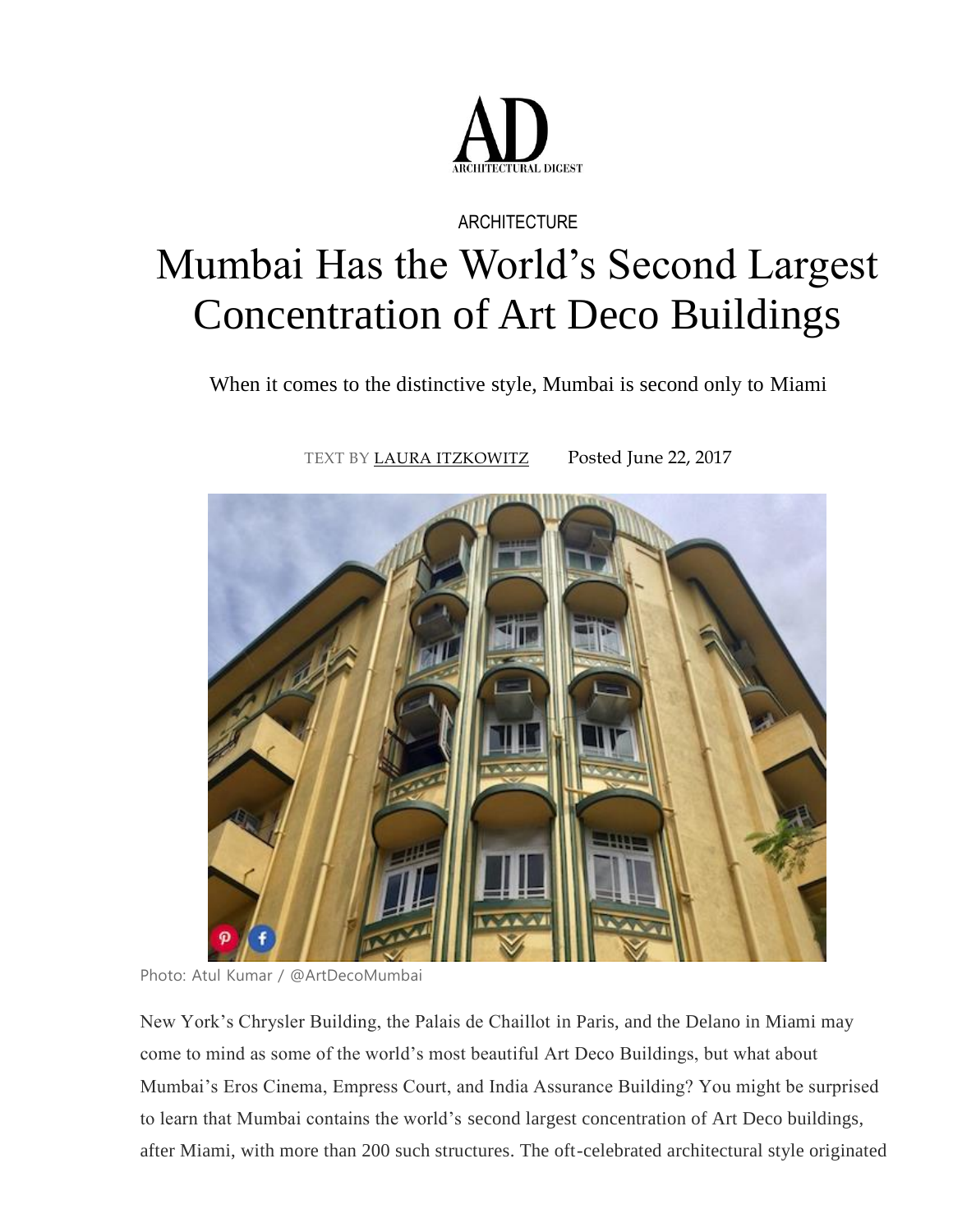in Paris, spread throughout Europe and the U.S., and made its way to India, where colonization brought not only British rule but also new ways of dressing, behaving, and designing, changing the face of this metropolis that started as a small fishing village.



Photo: Atul Kumar / @ArtDecoMumbai

Traversing the elegantly curving Marine Drive, which seems to gently embrace the Arabian Sea, and heading up to posh Malabar Hill, you'll see scores of streamlined Art Deco buildings constructed in the 1920s through the '40s, many of which are marked with the straight-lined typeface popular at the time. Back then, many upper-class Indians went to the U.K. to study, and the style spread thanks to architects who saw it as aspirational. To live in an Art Deco building was a symbol of wealth and success. Some of the more ornate buildings incorporate nautical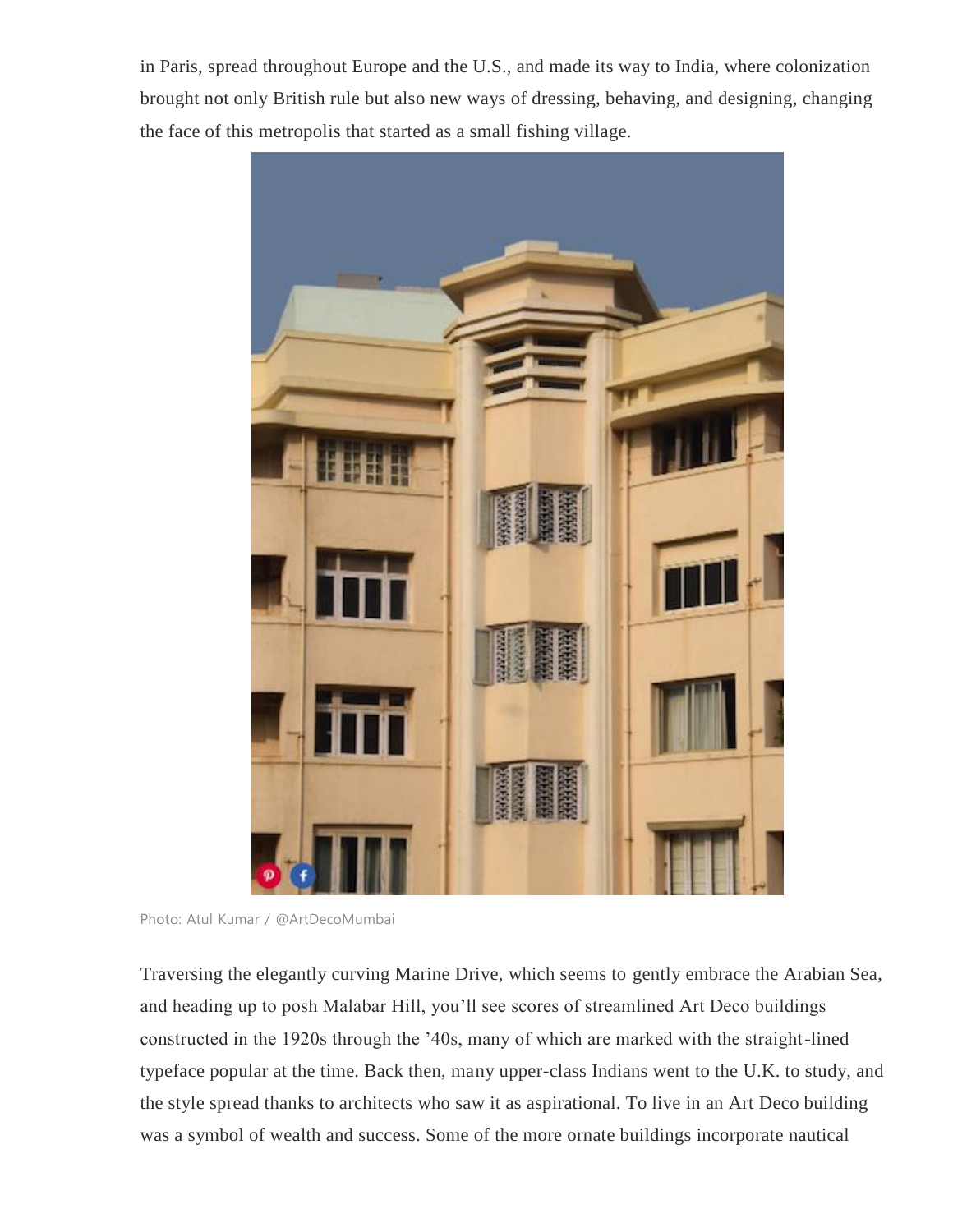motifs that allude to Mumbai's heritage as a port city, including portholes, ship deck–style balconies, waves, and sun rays. Other structures, like the India Assurance Building, feature sculpted reliefs depicting traditional Indian motifs like lotus flowers, farmers, and Hindu gods and goddesses.



Photo: Atul Kumar / @ArtDecoMumbai

"So many of Bombay's Art Deco buildings incorporated Indian elements and motifs into their facades, or the ironwork of their balconies, giving them a distinct Indian feel," says *[Abercrombie](http://www.abercrombiekent.com/)  [& Kent](http://www.abercrombiekent.com/)* guide Meherrukh Mistry, who lives in one of the city's Art Deco buildings and gives customizable city tours to visitors. "In so many cases, despite the years of neglect, their charm and beauty still shines through."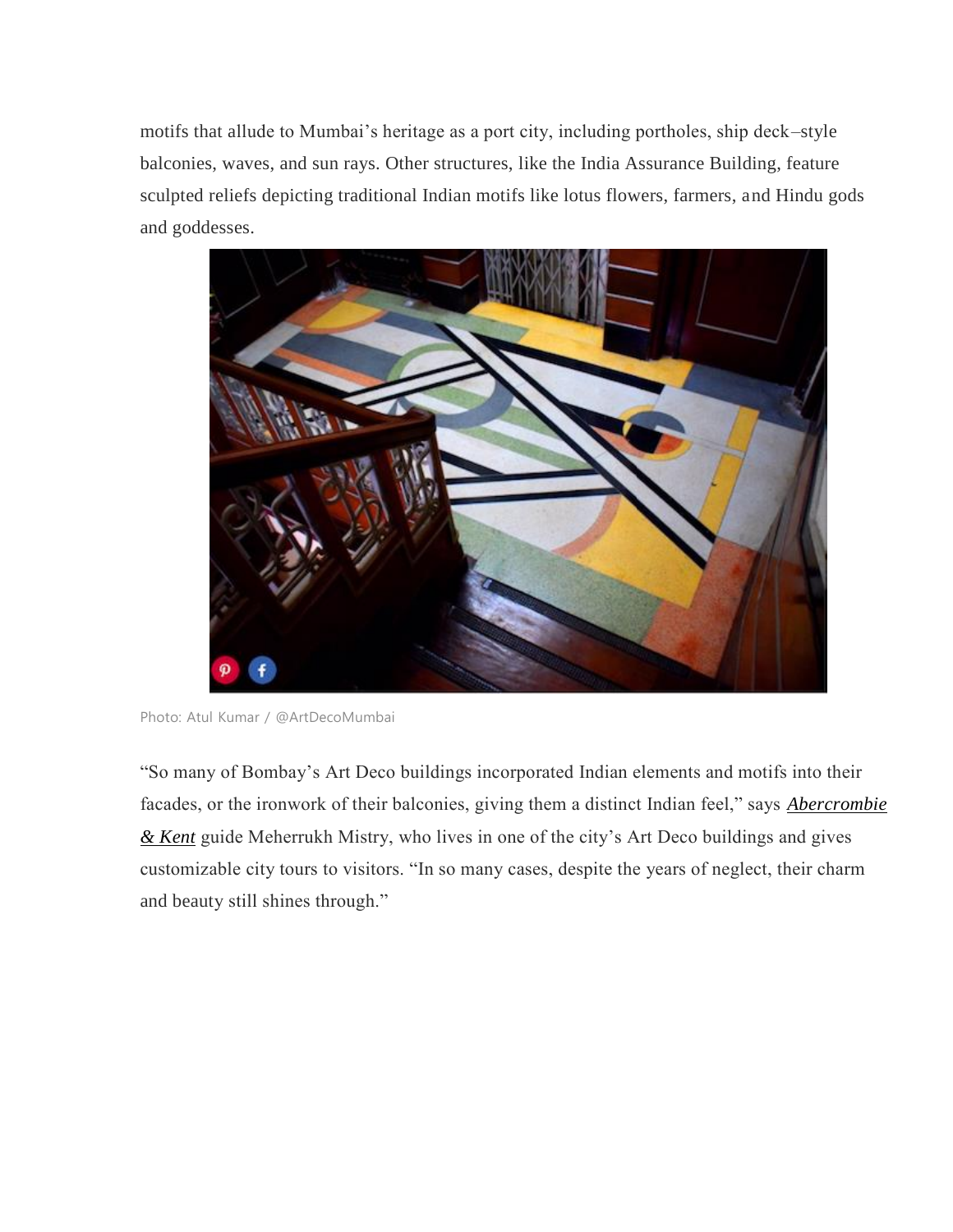

Photo: Atul Kumar / @ArtDecoMumbai

Despite this neglect, there's a renewed interest in Mumbai's Art Deco heritage. In 2012, a citizens' group petitioned for these buildings to be granted UNESCO World Heritage status, though they're currently on UNESCO's tentative list. Navin Ramani, who also grew up in one of